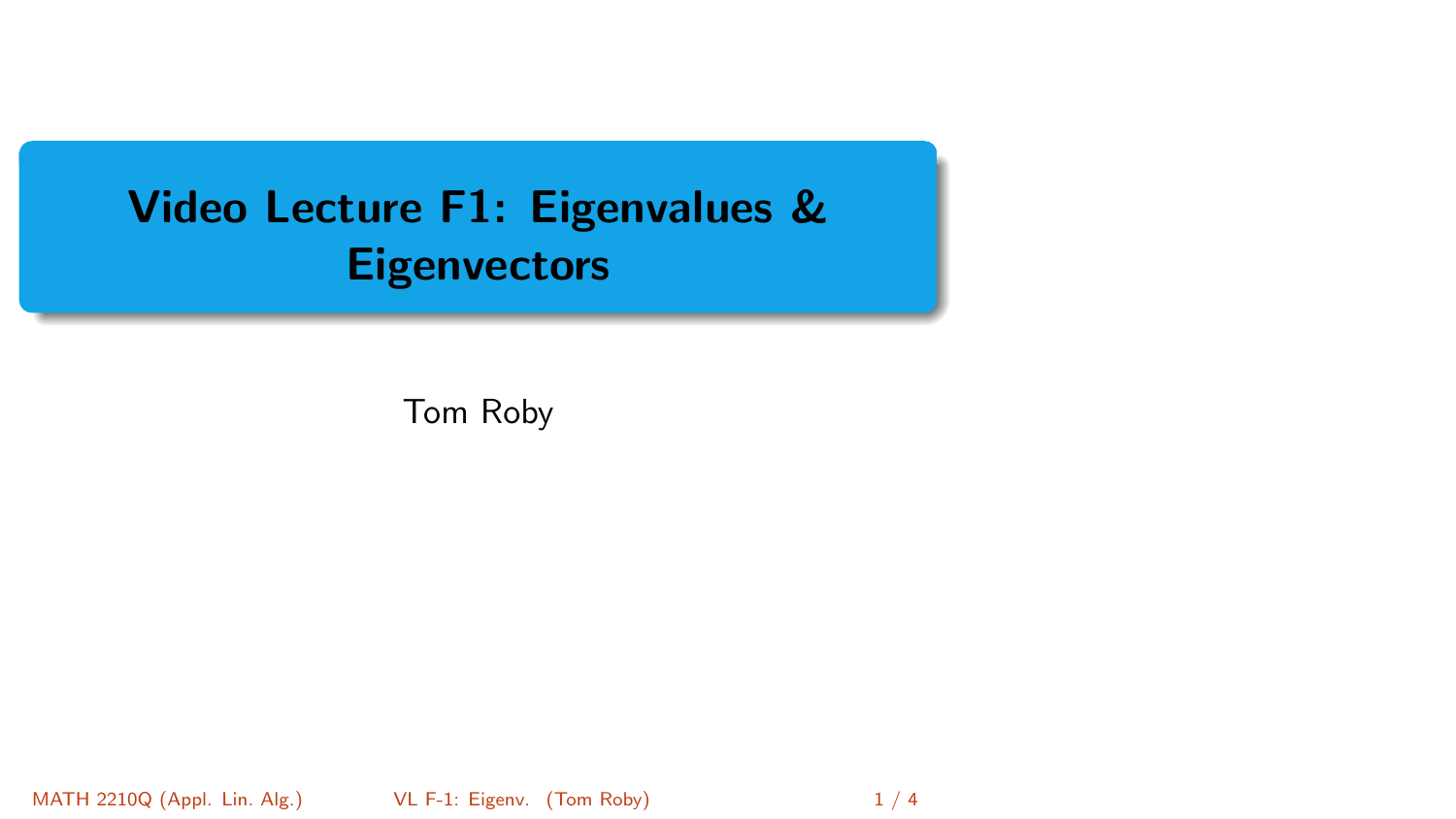## Outline & Objectives

- Memorize the fundamental definition of an *eigenvector* and its corresponding *eigenvalue* for any square matrix  $A \in \mathbb{R}^{n \times n}$ , and visualize it geometrically.
- Analyze how row reduction can be used to find the eigenvectors corresponding to a given eigenvalue.
- Explore basic properties that follow from definitions.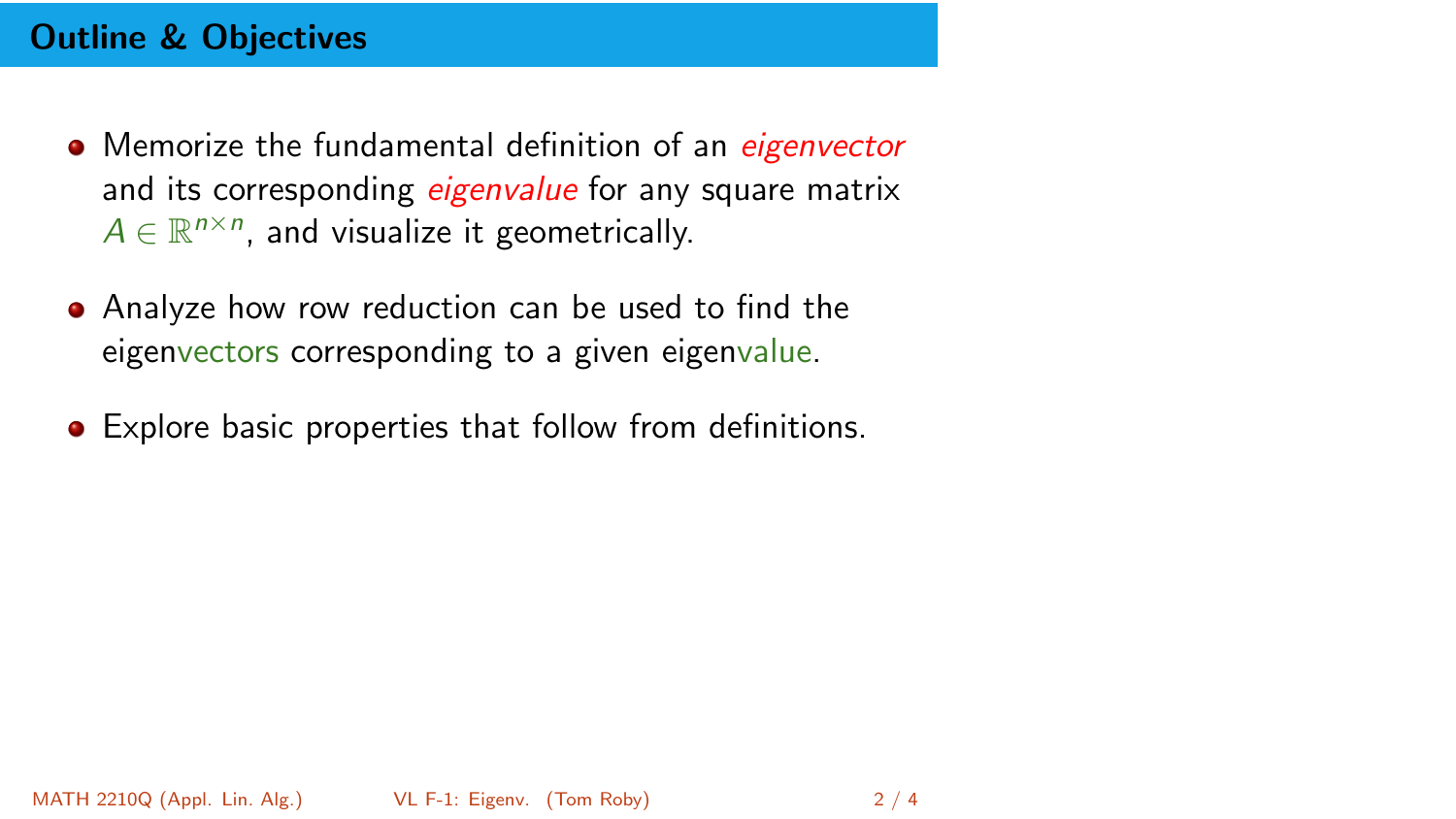### Eigenvectors and Eigenvalue

Motivation: Can we find a better basis for viewing the (repeated) action on  $\mathbb{R}^n$  of  $\vec{x} \mapsto A\vec{x}$ , i.e., vectors  $\vec{x}$  s.t.  $A\vec{x}$  is "simple"?

#### **Definition**

Let  $A \in \mathbb{R}^{n \times n}$ . If we can find nonzero  $\vec{x} \in \mathbb{R}^n$  and  $\lambda \in \mathbb{R}$  satisfying  $A\vec{x} = \lambda \vec{x}$ , then we call  $\vec{x}$  an eigenvector of A, and  $\lambda$  the corresponding eigenvalue.

$$
\begin{bmatrix} 2 & 0 & -3 \\ 2 & 1 & 4 \\ 1 & -2 & 4 \end{bmatrix} \begin{bmatrix} 3 \\ 1 \\ -1 \end{bmatrix} = \begin{bmatrix} 9 \\ 3 \\ -3 \end{bmatrix} = 3 \begin{bmatrix} 3 \\ 1 \\ -1 \end{bmatrix}, \text{ but } A \begin{bmatrix} 1 \\ 1 \\ 1 \end{bmatrix} = \begin{bmatrix} -1 \\ 7 \\ 3 \end{bmatrix}.
$$
  
\nGiven eigenvalue  $\lambda$ , how to find a corr. eigenvector  $\vec{x}$ ?  
\n $A\vec{x} = \lambda \vec{x} \iff (A - \lambda I)\vec{x} = \vec{0} \iff \vec{x} \in \text{Nul}(A - \lambda I).$   
\n $A - 3I = \begin{bmatrix} -1 & 0 & -3 \\ 2 & -2 & 4 \\ 1 & -2 & 1 \end{bmatrix} \sim \begin{bmatrix} 1 & 0 & 3 \\ 0 & 1 & 1 \\ 0 & 0 & 0 \end{bmatrix} \implies \vec{x} \in \text{Span} \left\{ \begin{bmatrix} -3 \\ -1 \\ 1 \end{bmatrix} \right\}.$ 

Q: What can you say about eigenvectors  $\vec{x}$  for  $\lambda = 0$ ?

MATH 2210Q (Appl. Lin. Alg.) [VL F-1: Eigenv.](#page-0-0) (Tom Roby) 3 / 4